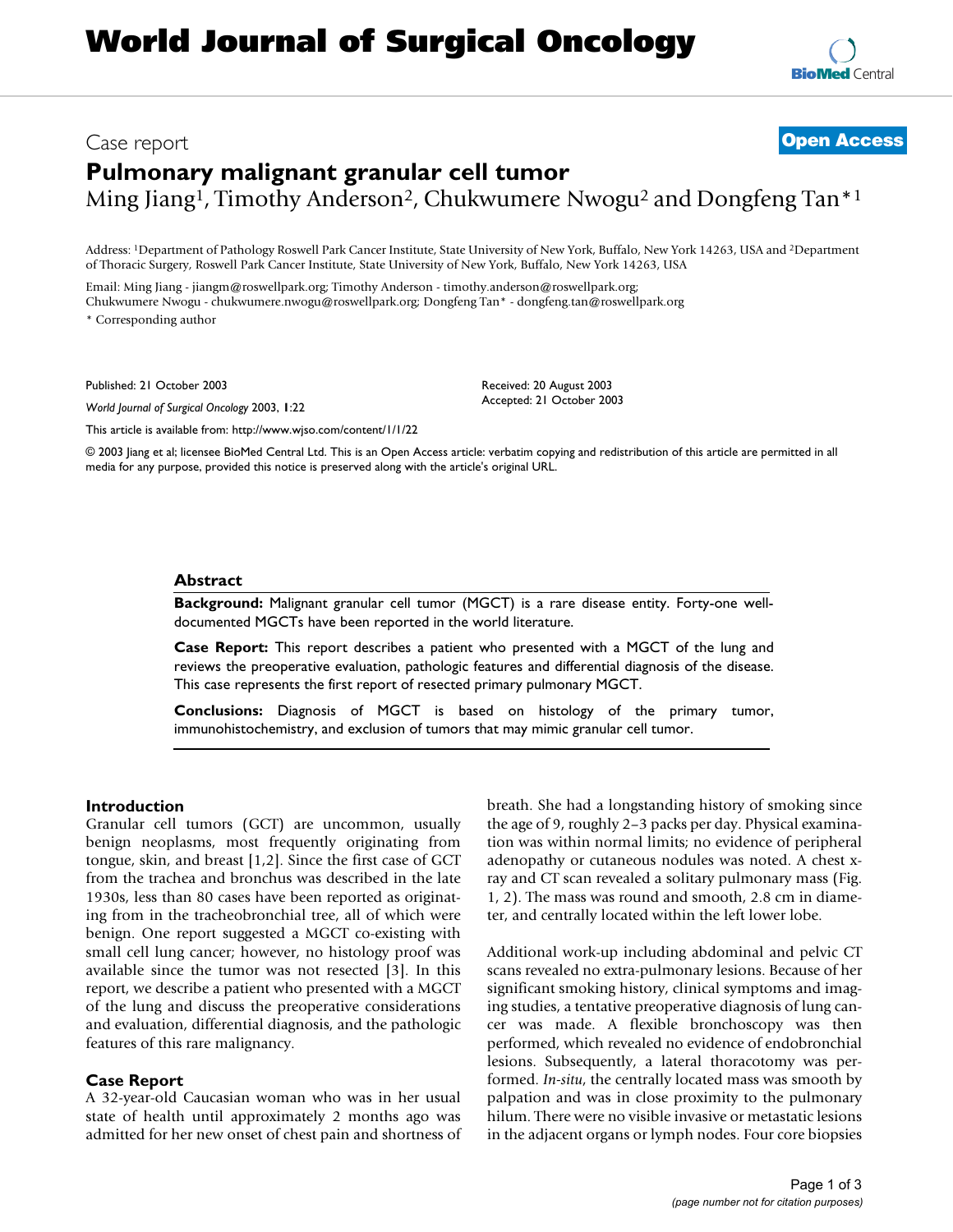<span id="page-1-0"></span>

Figure 1 Chest radiograph showing a mass lesion (arrow) intimately associated with a segmental bronchus of the left lower lobe.



Figure 2. Chest computed tomogram showing localized expansion of mass, which measured  $2.8 \times 2.0$  cm in size.

were taken from the mass, but no definite pathologic diagnosis of tumor was made on intraoperative frozen section. A diagnostic lobectomy was subsequently performed. The patient had an uneventful postoperative course and was discharged from hospital 4 days postoperatively.

Macroscopically, the tumor was a well-defined solitary mass, measuring  $2.8 \times 2.0 \times 2.0$  cm in size. It was located at 2.2 cm from the bronchial margin of resection and 1.5 cm from the over-lining pleural surface. The cut surface of the tumor had a whitish tan appearance and firm consistency. The mass was well-circumscribed but not encapsulated, and did not infiltrate the bronchial wall. The surrounding pulmonary parenchyma had a slightly congested appearance. Six lymph nodes were identified in the peri-bronchial region, the largest measured 1.1 cm in diameter.

Microscopically, the mass was intimately associated with a segmental bronchus and had grown circumferentially along the submucosal and muscular wall. The mass was made of sheets of granular cells. The neoplastic cells displayed moderate atypia, with a marked increase in cellularity and nuclear/cytoplasm (N:C) ratio, greater pleomorphism, nucleolar prominence, identifiable mitotic figures, and prominent spindling of tumor cells (Fig. [3](#page-2-0)). The cytoplasmic granules were PAS-positive and resistant to diastase digestion. Immunohistochemical staining for S-100 protein revealed prominent cytoplasm reaction products in the tumor cells. Staining for vimentin was weakly positive. Tumor cells exhibited increased expression of both p53 and Ki67, with more than 4% and 25% of tumor cells positive for Ki-67 and p53, respectively. The tumor cells did not stain for carcinoembryonic antigen, cytokeratins, epithelial membrane antigen, actin, desmin, myoglobin, smooth muscle actin, CD34, or HMB-45. All six lymph nodes were negative for tumor metastases. The lesion was pathologically diagnosed as a MGCT based on the morphologic findings, results of an immunohistochemical panel, increased p53 expression, and an elevated nuclear proliferative index.

# **Discussion**

MGCT is a rare disease entity that was first described by Ravich *et al*, in 1945 [4]. Since the originally described case, forty-one additional MGCTs have been reported in various body sites, including skin, oral cavity, breast, abdominal wall, chest wall and urinary bladder [5,6]. Differentiation between benign and malignant GCTs is often difficult, since only the presence of metastasis may ultimately establish malignancy. Because MGCTs are extremely rare, attempts have been made to identify specific histologic features that would predict malignant behavior. Based on the cumulative experience of previous case reports of MGCTs, six histologic criteria are considered to be important [1,7]. These malignant features included spindling of the tumor cells, the presence of vesicular nuclei with large nucleoli, increased mitotic rate (>2 mitoses/10 high-power fields at 200× magnification), a high nuclear-to cytoplasm (N:C) ratio, pleomorphism, and necrosis [7]. Histologically, MGCT is diagnosed when three or more of the six criteria are fulfilled. In addition to